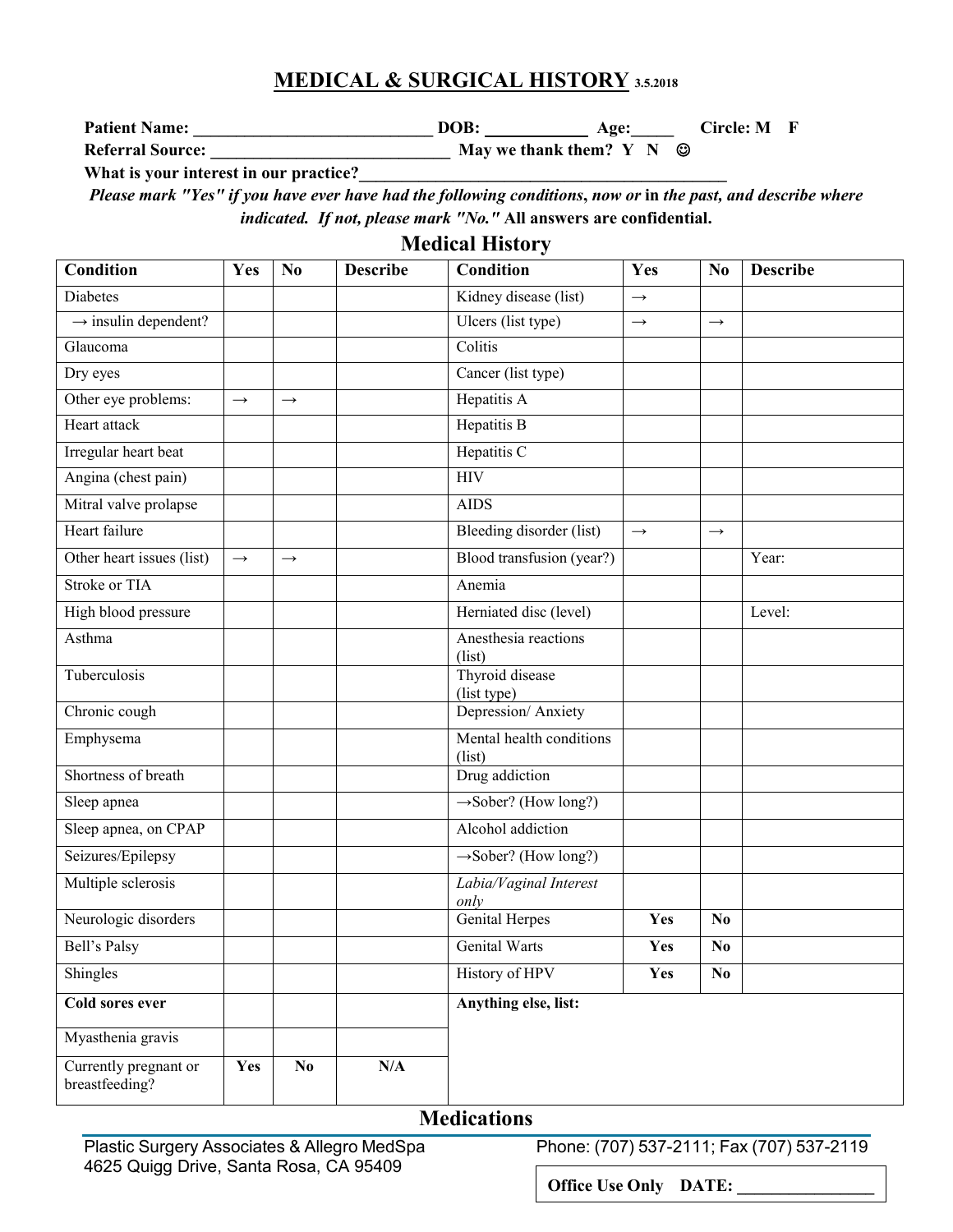### *Please list all medications you take below (prescription and nonprescription medications, including aspirin, vitamins, supplements, and herbal preparations). Indicate the dosage and the reason for taking each medication.*

| <b>Medication:</b>                                 | <b>Dosage</b> | Condition or reason for medication |  |  |  |
|----------------------------------------------------|---------------|------------------------------------|--|--|--|
|                                                    |               |                                    |  |  |  |
|                                                    |               |                                    |  |  |  |
|                                                    |               |                                    |  |  |  |
|                                                    |               |                                    |  |  |  |
|                                                    |               |                                    |  |  |  |
|                                                    |               |                                    |  |  |  |
| I take no routine or as needed medications: $\Box$ |               |                                    |  |  |  |

# **Allergies**

| Do you have allergies to medication? | Yes            | No.       | <b>NonMedication allergies?</b> | Yes               | N <sub>0</sub> |
|--------------------------------------|----------------|-----------|---------------------------------|-------------------|----------------|
| If yes, please list below:           | <b>Type of</b> |           | If yes, please list below:      | Type of reaction: |                |
|                                      |                | reaction: |                                 |                   |                |
|                                      |                |           |                                 |                   |                |
|                                      |                |           |                                 |                   |                |
|                                      |                |           |                                 |                   |                |
|                                      |                |           |                                 |                   |                |

# **Surgical History**

| List all surgeries you have had, including all plastic surgery. |  |              |         |  |  |  |
|-----------------------------------------------------------------|--|--------------|---------|--|--|--|
| Type of Operation                                               |  | Year   Place | Surgeon |  |  |  |
|                                                                 |  |              |         |  |  |  |
|                                                                 |  |              |         |  |  |  |
|                                                                 |  |              |         |  |  |  |
|                                                                 |  |              |         |  |  |  |

# **Family History**

| <b>Condition:</b>                   | Yes | N <sub>0</sub> | <b>Condition:</b>                                       | Yes | N <sub>0</sub> |
|-------------------------------------|-----|----------------|---------------------------------------------------------|-----|----------------|
| Heart Disease                       |     |                | Malignant hyperthermia from                             |     |                |
| <b>Stroke</b>                       |     |                | anesthesia*                                             |     |                |
| <b>High Blood Pressure</b>          |     |                | Any other severe anesthesia                             |     |                |
| <b>Diabetes</b>                     |     |                | reactions?*                                             |     |                |
| Bleeding or clotting disorder       |     |                |                                                         |     |                |
| *Unknown as I am adopted: $\square$ |     |                | *Please describe details in the space provided. Thanks! |     |                |
|                                     |     |                |                                                         |     |                |

# **Social History**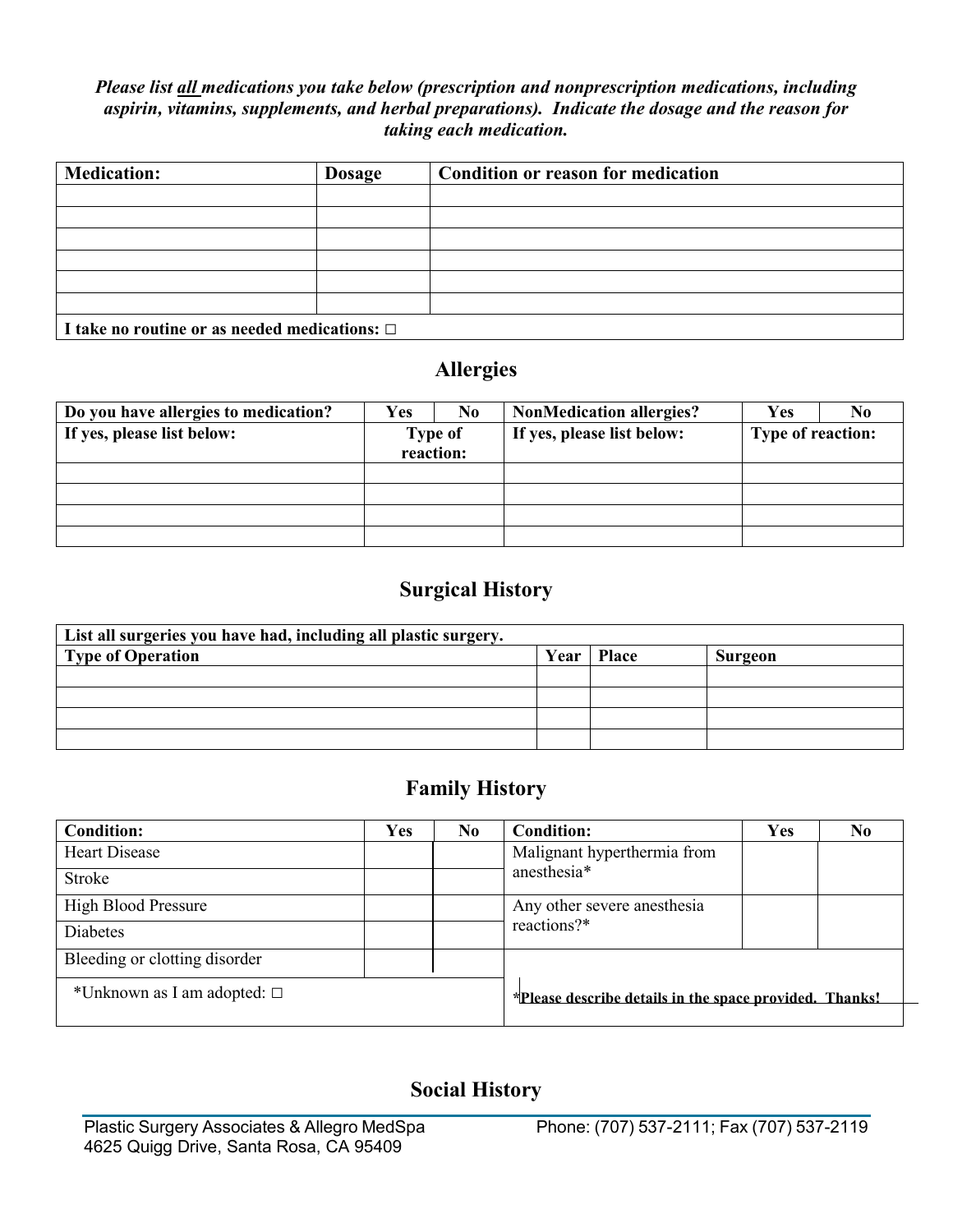| <b>Occupation:</b> (please list)                                                                                                                    |               |            |           |                            |                              |                  |                 |                 |                |
|-----------------------------------------------------------------------------------------------------------------------------------------------------|---------------|------------|-----------|----------------------------|------------------------------|------------------|-----------------|-----------------|----------------|
| <b>Marital Status: (please circle)</b>                                                                                                              | <b>Single</b> |            | Partnered |                            | <b>Married</b>               | <b>Separated</b> |                 | <b>Divorced</b> | <b>Widowed</b> |
| Do you have any children?                                                                                                                           |               | Yes        |           | N <sub>0</sub>             | $#$ of sons:                 |                  | ages:           |                 |                |
|                                                                                                                                                     |               |            |           |                            | # of daughters:              |                  | ages:           |                 |                |
| Do you take any recreational drugs<br>(marijuana, cocaine,<br>methamphetamine, ecstasy, heroin,<br>$etc.$ )?<br>Have you ever taken IV recreational |               | Yes<br>Yes |           | N <sub>0</sub><br>$\bf No$ | <b>Never</b><br><b>Never</b> |                  |                 |                 |                |
| drugs?                                                                                                                                              |               |            |           |                            |                              |                  |                 |                 |                |
| If yes, when?                                                                                                                                       |               |            |           |                            | And what?                    |                  |                 |                 |                |
| Do you smoke tobacco now?                                                                                                                           | Yes           |            | No        |                            | Were you ever a smoker?      |                  | Yes             | N <sub>0</sub>  |                |
| If you quit smoking, what age                                                                                                                       |               |            |           |                            | How many packs a day do you  |                  | <b>How many</b> |                 |                |
| did you quit?                                                                                                                                       |               |            |           | /did you used to smoke?    |                              | vears?           |                 |                 |                |
| How much alcohol do you drink per week (such as glasses of wine per week)?                                                                          |               |            |           |                            |                              |                  |                 |                 |                |

## **Other Health Providers**

*Please list all medical providers you see, starting with your primary care doctor.*

| <b>Specialty</b> | Doctor's name | <b>City and State</b> |
|------------------|---------------|-----------------------|
| Primary care     |               |                       |
|                  |               |                       |
|                  |               |                       |
|                  |               |                       |

### **Please indicate your height and weight. Thank you!**

| My height is <u>feet</u> ___ inches. | My weight is<br>pounds. |
|--------------------------------------|-------------------------|
|--------------------------------------|-------------------------|

# **Skin History**

| <b>Condition:</b>            | Yes | N <sub>0</sub> | <b>Condition:</b>      | <b>Yes</b> | N <sub>0</sub> |
|------------------------------|-----|----------------|------------------------|------------|----------------|
| History of Keloid Scarring?  |     |                | ANY dermal piercings?  |            |                |
| History of Melasma?          |     |                | Frequent Sun Exposure? |            |                |
| History of Skin Cancer?      |     |                | Do you routinely use   |            |                |
| History of Cystic Acne?      |     |                | Sunscreen?             |            |                |
| History of Accutane?         |     |                | Other Skin Conditions: |            |                |
| If yes, in last six months?  |     |                |                        |            |                |
| <b>History of Cold Sores</b> |     |                |                        |            |                |
| ** At Any Time**             |     |                |                        |            |                |

## **If you're considering a treatment to the face, please indicate previous treatments:**